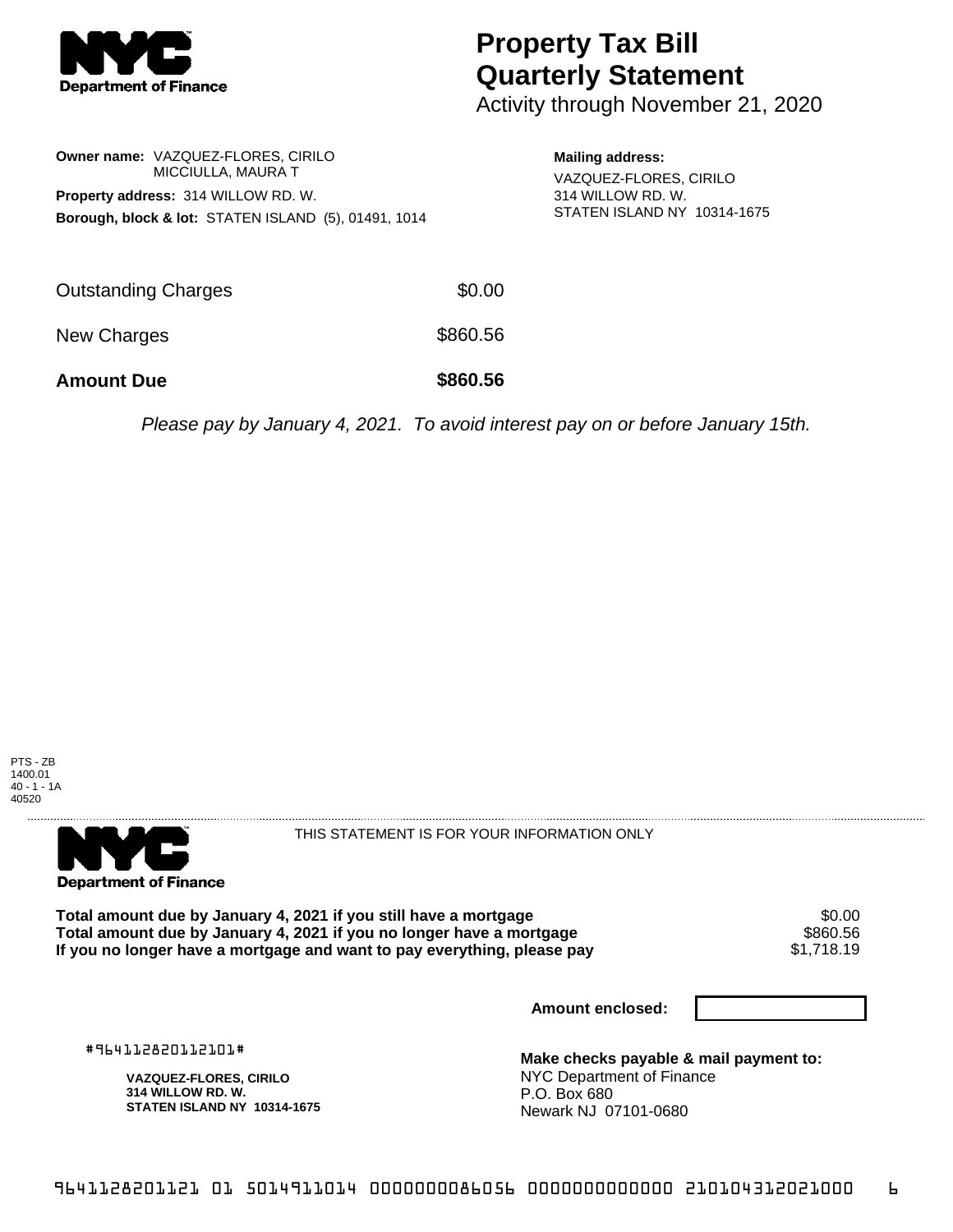

| <b>Billing Summary</b>                                                     | <b>Activity Date Due Date</b> |                     | Amount        |
|----------------------------------------------------------------------------|-------------------------------|---------------------|---------------|
| Outstanding charges including interest and payments                        |                               |                     | \$0.00        |
| <b>Finance-Property Tax</b>                                                |                               | 01/01/2021          | \$870.60      |
| <b>Adopted Tax Rate</b>                                                    |                               |                     | $$-10.04$     |
| <b>Total amount due</b>                                                    |                               |                     | \$860.56      |
| <b>Tax Year Charges Remaining</b>                                          | <b>Activity Date</b>          | <b>Due Date</b>     | <b>Amount</b> |
| Finance-Property Tax                                                       |                               | 04/01/2021          | \$870.60      |
| <b>Adopted Tax Rate</b>                                                    |                               |                     | $$-10.04$     |
| Total tax year charges remaining                                           |                               |                     | \$860.56      |
| If you pay everything you owe by January 4, 2021, you would save:          |                               |                     | \$2.93        |
| How We Calculated Your Property Tax For July 1, 2020 Through June 30, 2021 |                               |                     |               |
|                                                                            |                               | Overall             |               |
| Tax class 1A - Condo Unit in 1-3 Story Bldg                                |                               | <b>Tax Rate</b>     |               |
| Original tax rate billed                                                   |                               | 21.1670%            |               |
| New Tax rate                                                               |                               | 21.0450%            |               |
| <b>Estimated Market Value \$311,523</b>                                    |                               |                     |               |
|                                                                            |                               |                     | <b>Taxes</b>  |
| <b>Billable Assessed Value</b>                                             |                               | \$16,452            |               |
| <b>Taxable Value</b>                                                       |                               | \$16,452 x 21.0450% |               |
| <b>Tax Before Abatements and STAR</b>                                      |                               | \$3,462.32          | \$3,462.32    |
| Annual property tax                                                        |                               |                     | \$3,462.32    |
| Original property tax billed in June 2020                                  |                               |                     | \$3,482.40    |
| <b>Change In Property Tax Bill Based On New Tax Rate</b>                   |                               |                     | $$ -20.08$    |

Please call 311 to speak to a representative to make a property tax payment by telephone.

For information about the interest rate charged on late payments, visit nyc.gov/taxbill.

## **Home banking payment instructions:**

- 1. **Log** into your bank or online bill pay website.
- 2. **Add** the new payee: NYC DOF Property Tax. Enter your account number, which is your boro, block and lot, as it appears here: 5-01491-1014 . You may also need to enter the address for the Department of Finance. The address is P.O. Box 680, Newark NJ 07101-0680.
- 3. **Schedule** your online payment using your checking or savings account.

## **Did Your Mailing Address Change?**

If so, please visit us at **nyc.gov/changemailingaddress** or call **311.**

When you provide a check as payment, you authorize us either to use information from your check to make a one-time electronic fund transfer from your account or to process the payment as a check transaction.